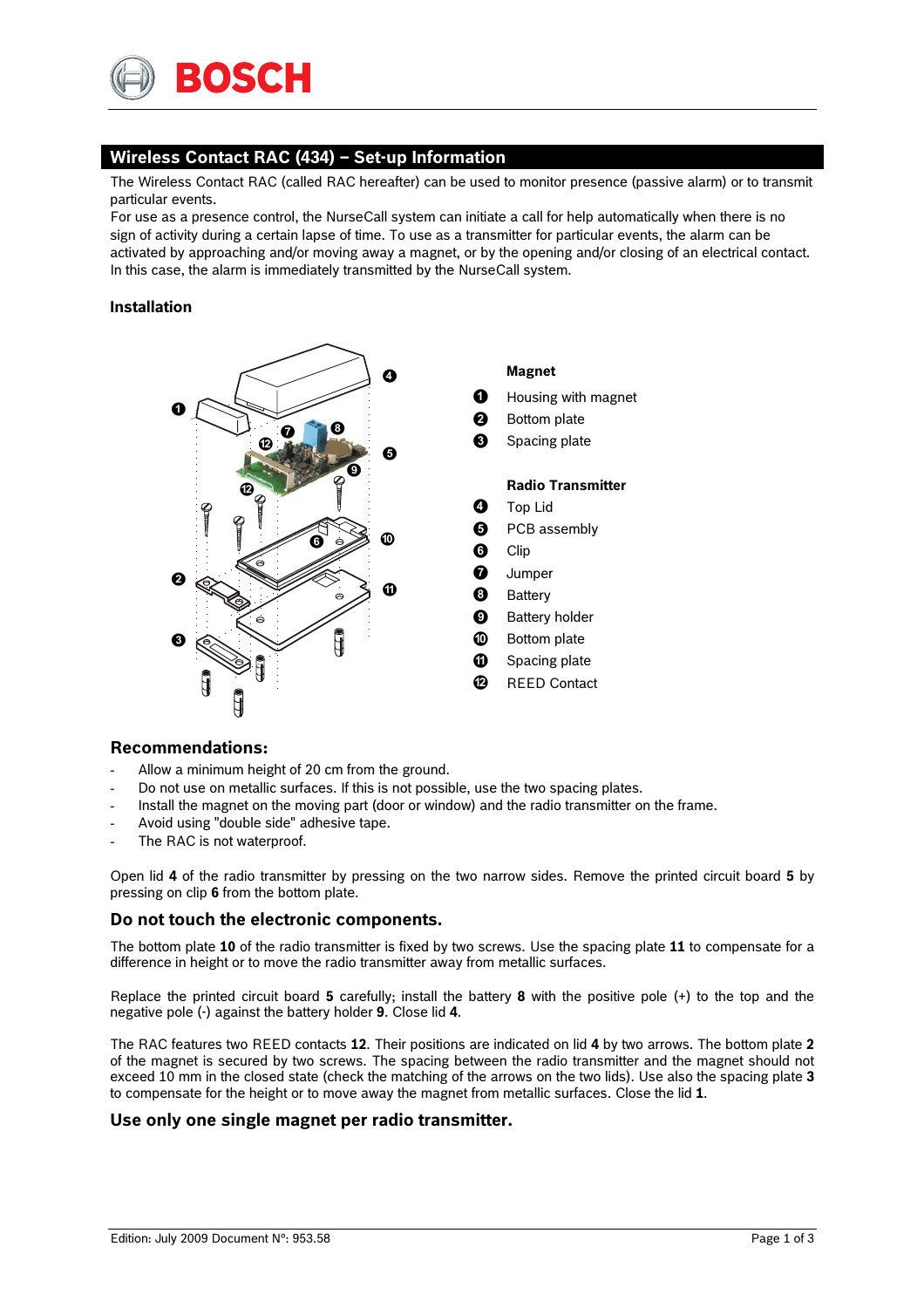

# **Configuration and wiring**



## **Configuration and wiring has to be done before placing the battery.**

### **External Alarm input**

The RAC features two screw terminals to connect an external electrical floating contact. The cable length should not exceed 2 m. The external input cannot be used in conjunction with a magnet and REED contact.

| Jumper | Position | Description                                                         |
|--------|----------|---------------------------------------------------------------------|
| J8     | Set      | The radio message is transmitted by opening the external contact J2 |
| J9     | Set*     | The radio message is transmitted by closing the external contact J2 |
| $-$    |          |                                                                     |

\*factory setting

If both jumpers J8 or J9 are removed, the contact or the magnet will not generate any radio signal. On the other hand it is possible to place both jumpers J8 and J9. The radio message will then be sent by both the closing and the opening of the external contact, or by approaching and moving away the magnet.

### **Configuration**

| Jumper | Position         | Description                                                       |  |
|--------|------------------|-------------------------------------------------------------------|--|
| J4     | A*               | A daily message is transmitted every 24 hours                     |  |
|        | B                | No transmission of the daily message                              |  |
| .J5**  | Set              | Transmission of a Fire alarm when the transmitter is activated    |  |
| .Jճ**  | Set              | Transmission of a Call for help when the transmitter is activated |  |
| .17**  | Set <sup>*</sup> | Transmission of a Door event when the transmitter is activated    |  |

\*factory setting

\*\* Jumpers J5, J6 and J7 are used to set-up the criteria that is transmitted to a NurseCall system (only one jumper should be set at a time). If none of them is set, activation of the external Alarm input or a REED contact will generate the transmission of a Call for help on the NurseCall system.

### **T1 Button**

With activating the T1 button, an acknowledgement event will be send to the NurseCall Main Unit and the alarm will be cancelled. This is for the installation phase; the alarm can be cancelled directly on the RAC.

### **Programming**

The RAC needs to be registered in the alarm receiver unit. Please refer to the User Manual of the NurseCall Main Unit.

### **Operation check**

It is strongly recommended to perform an operation check of the installation on a regular basis. Trigger a radio transmission by pressing the TEST button.

### **Replacing the battery**

The battery is able to generate up to 5000 radio transmissions in a period of up to 3 years. Open lid **4** of the radio transmitter by pressing on the two narrow sides and replace the battery **8** (Use a 3V lithium battery of type CR 2032) with the positive pole (+) to the top and the negative pole (-) against the battery holder **9**. Close lid **4**.

## **Do not touch the electronic components.**